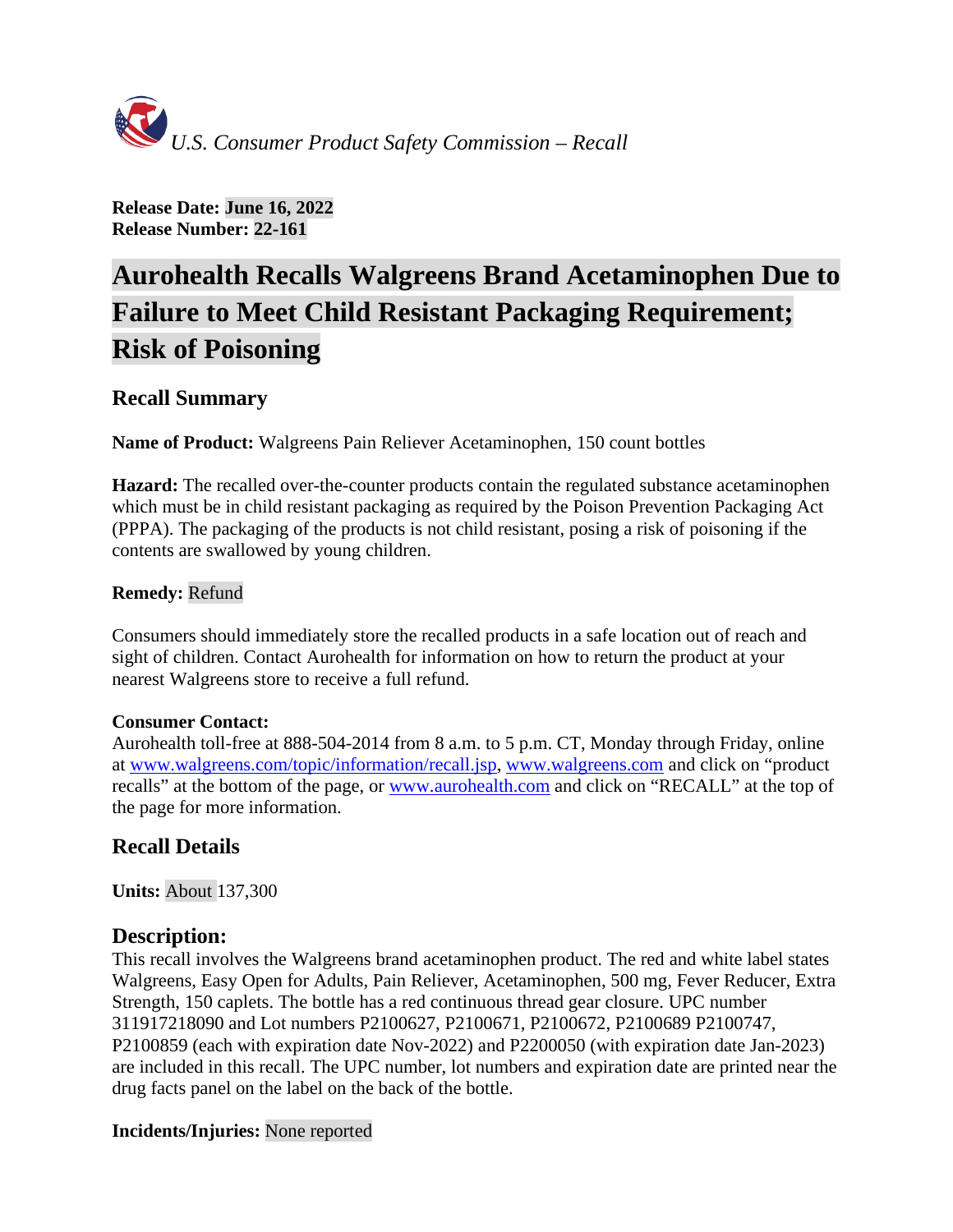**Sold Exclusively At:** Walgreens stores nationwide from October 2021 through April 2022 for about \$9.

**Importer:** Aurohealth LLC, of East Windsor, New Jersey

**Distributor:** Walgreen Co., of Deerfield, Illinois

**Manufacturer:** Aurobindo Pharma Limited, of Telangana, India

**Manufactured in:** India

**Photos**



**Recalled Walgreens Pain Reliever Acetaminophen 500 mg, 150 Count Bottle**